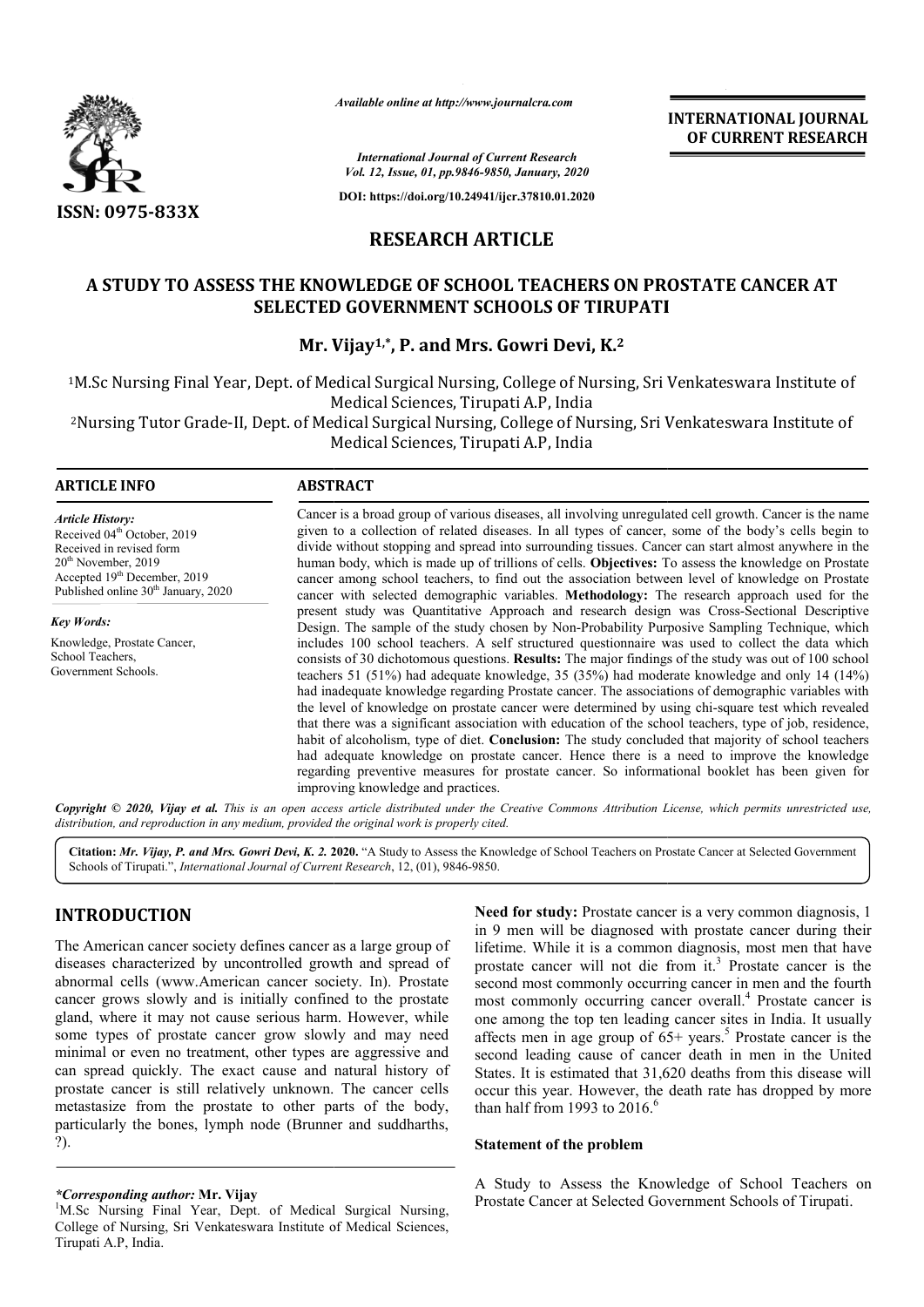## **Objectives**

- To assess the knowledge on Prostate cancer among school teachers.
- To find out the association between level of knowledge on Prostate cancer with selected demographic variables.

## **Operational Definitions**

- **ASSESS:-** It refers to determine or judge the knowledge regarding Prostate cancer.
- **KNOWLEDGE:-** It refers to the general awareness as measured by the desired response to a structured questionnaire on Prostate cancer.
- **SCHOOL TEACHERS:** It refers to a person who helps others to acquire knowledge, competences or values.
- **MEN:-** Men refers to a person aged between 30-65 years.
- **PROSTATE CANCER:-**Prostate cancer is an abnormal, uncontrolled cell growth present in prostate gland in men.
- **SELECTED AREA:-** The area selected for conducting the study is government schools at Tirupati.

## **HYPOTHESIS**

- **Ho1:-**There is no significance difference with level of knowledge on Prostate cancer among school teachers.
- **Ho2:**-There is no significant association between level of knowledge on Prostate cancer with selected sociodemographic variables.

## **ASSUMPTIONS**

- School teachers will not have knowledge on prostate cancer.
- Awareness improves the knowledge of school teachers, which will help them in future to protect from prostate cancer.

**Conceptual Framework**: Conceptual frame work adopted for the present study was 'General System Theory' by LeudWigvonBerrtalanffy (1968). General system theory explains that, systems of inter-related elements in the abstract system are the human being and their environment. According to general system theory, 'silence of wholeness and its purpose is scientific thinking across the discipline and which provide frame work for analyzing the whole of any system. This system specifics the purpose of goal and uses a process to achieve that goal.

A system can be resolved into an aggregation of feedback circuit such as:

- $\bullet$  Input
- Throughput
- Output
- Feed back

# **METHODOLOGY**

# **RESEARCH APPROACH**

The research approach adopted was Descriptive research approach to achieve the objective of the study, which is felt to be most appropriate in the field of education for its practicability in real life situations.

**Research Design:** The research design selected for the present study was Cross-Sectional Descriptive Research Design.

**Setting Of The Study:** The study was conducted in selected Government schools of Tirupati.

**Population:** The population in this study includes Government school teachers.

**Sample:** The sample includes Men teachers who were falling under inclusion criteria.

Sample Size: Sample size consists of 100 men school teachers.

**Sampling Technique:** The selection of sample depends on availability of men teachers, Non Probability Purposive Sampling Technique was adopted based on inclusion criteria.

## **Criteria for sample selection**

## **Inclusion criteria**

Men who are

- In the age group of 30-65 years
- Willing to participate in the study and available at the time of data collection.

## **Exclusion criteria**

#### **Men who are**

- In the age group below 30 years
- Already diagnosed with prostate cancer
- Diagnosed with benign prostate hyperplasia

**Tool:** The tool was developed with the help of related literature from various textbooks, journals, websites, discussions and guidance from experts.

#### **The tool consists of II sections.**

**Section-I:-** Consists of questions related to demographic data. **Section-II:-** A structured questionnaire to assess the knowledge on prostate cancer among men. It consists of 30 dichotomous questions based on general information, anatomy and physiology, risk factors, signs and symptoms, diagnostic tests, treatment and preventive measures of prostate cancer by using Yes/No options.

#### **Scoring key**

**Section-I:-** By coding the demographic variables.

**Section-II:-** Dichotomous questions were given with two options YES or NO. In the questionnaire for the positive question YES carries "1"mark, NO carries "0" mark. For the negative questions NO carries "1" mark, YES carries "0" mark.

#### **Scoring interpretation**

0-50% - Inadequate knowledge. 51-75% - Moderate knowledge. >75% - 100%- Adequate knowledge.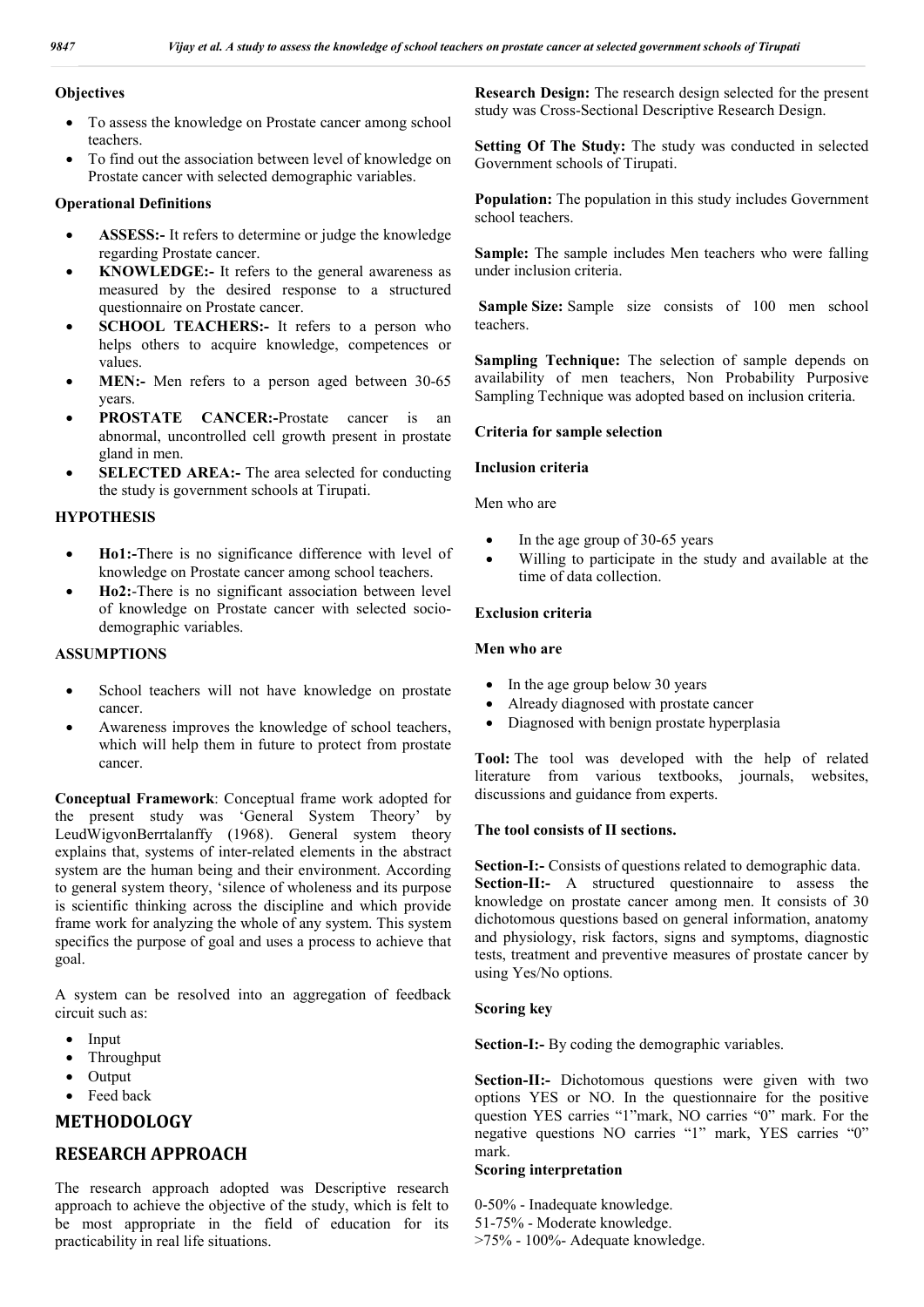# **RESULTS**

Majority of school teachers with respect to age 31 (31%) were in the age group of  $31-40$  years,  $87$   $(87%)$  belongs to Hindu religion, 59 (59%) belongs to B.Ed qualification, 70 (70%) were permanent employees, 94 (94%) were married, 34 (34%) were having monthly income of 30,000-50,000/ 50,000/-, 67 (67%) were belongs to nuclear family, 66 (66%) were residing at urban area, only 7 (7%) were having the habit of smoking, among these 4 (57.10%) were having history of smoking since > 10 years, 2 (28.6%) were smoking 5 5-10 years and 1 (14.30%) were smoking <5 years. 3 (3%) were having habit of consuming alcohol, among these 2 (66.70%) were consuming alcohol two time per week and 1 (33.30%) were consuming alcohol once in a week.

2 (66.70%) were having history of consuming alcohol since 5- $10$  years,  $1$   $(33.30\%)$  were having history of consuming alcohol <5 years. 20 (20%) were having co having co-morbidities, 10 (50%) were having the co-morbidity of Hypertension, 12  $(50\%)$  were having the co-morbidity of Hypertension, 12  $(60\%)$  were suffering with co-morbidities from 5-10 years, 86 (86%) were non vegetarians, 56 (65.10%) were taking non vegetarian food weekly once, 7 (7%) were having the family history of cancer, 2 (28.60%) were suffered with lung cancer, 4 (71.40%) were fathers was suffered, 2 (2%) were underwent for health checkups related to prostate cancer, 2 (100%) were vegetarian food weekly once, 7 (7%) were having the family<br>history of cancer, 2 (28.60%) were suffered with lung cancer, 4<br>(71.40%) were fathers was suffered, 2 (2%) were underwent<br>for health checkups related to prostate information by mass media. The study findings revealed that majority 51 (51%) of school teachers had adequate knowledge, 35 (35%) had moderate knowledge and only 14 (14%) had inadequate knowledge on prostate cancer. by 199.9846-9850, January, 2020<br>
by were having history of consuming alcohol since 5-<br>
i, 1 (33.30%) were having history of consuming<br>  $\leq$  5 years. 20 (20%) were having co-morbidities, 10<br>
vere having the co-morbidity o

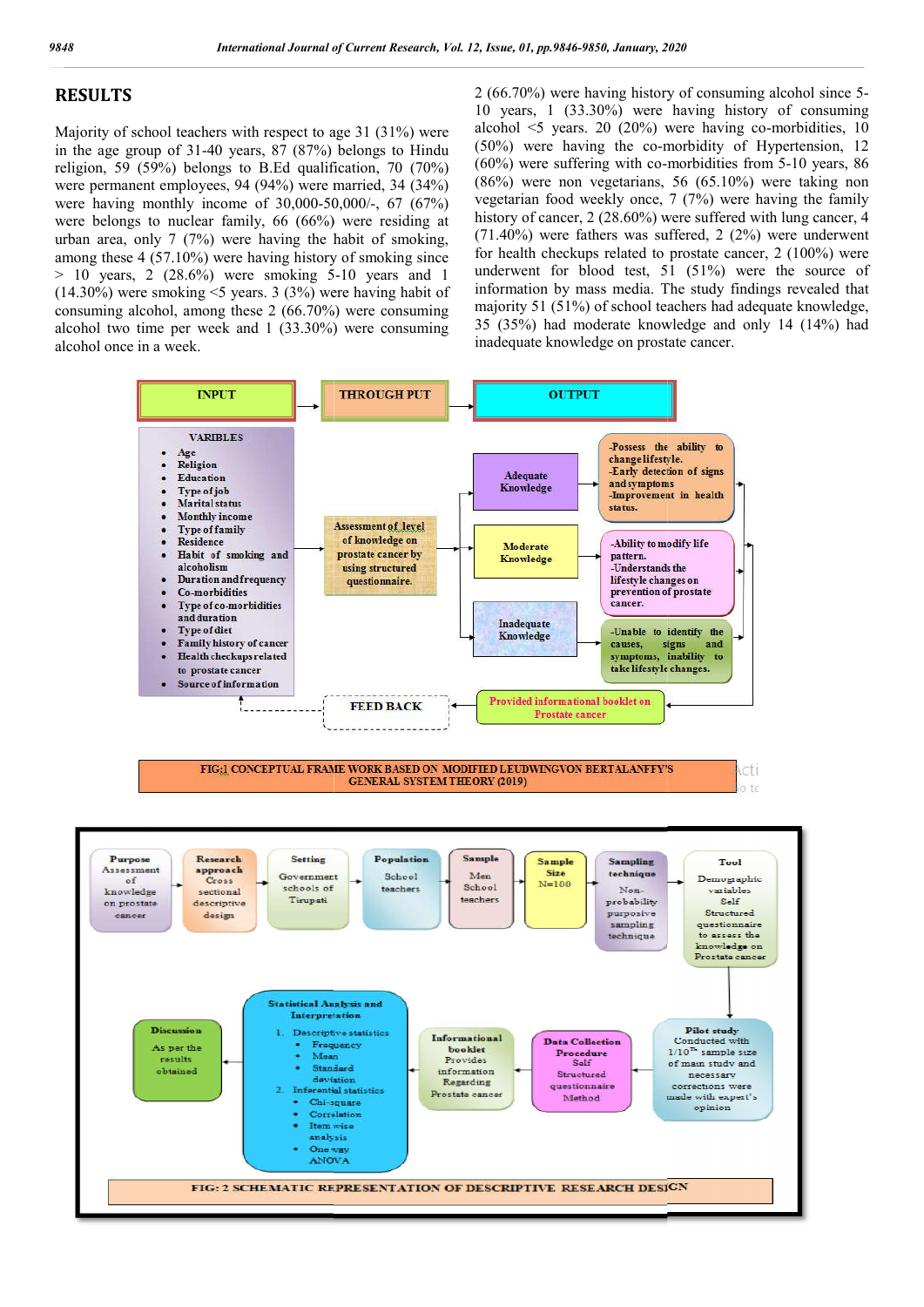|  |  | Table: 1 Frequency and percentage distribution of level of knowledge on prostate cancer among school teachers |  |
|--|--|---------------------------------------------------------------------------------------------------------------|--|
|  |  |                                                                                                               |  |

|      |                      |                      | $(N = 100)$    |
|------|----------------------|----------------------|----------------|
| S.NO | LEVEL OF KNOWLEDGE   | <b>FREOUENCY (f)</b> | PERCENTAGE (%) |
|      | Inadequate knowledge |                      |                |
|      | Moderate knowledge   |                      |                |
|      | Adequate knowledge   |                      |                |

**Table 2. Frequency and percentage distribution of knowledge level on domains of Prostate cancer among school teachers**

| S.NO | <b>DOMAINS</b>          | <b>LEVEL OF KNOWLEDGE</b> |       |                           |     |                            |               |
|------|-------------------------|---------------------------|-------|---------------------------|-----|----------------------------|---------------|
|      |                         | Inadequate<br>$(0-50\%)$  |       | Moderate<br>$51 - 75\%$ ) |     | Adequate<br>$(76 - 100\%)$ |               |
|      |                         |                           | (0/0) |                           | (%) |                            | $\frac{1}{2}$ |
|      | General information     | 18                        | 18    | 33                        | 33  | 49                         | 49            |
|      | Anatomy and physiology  |                           | 14    | 24                        | 24  | 62                         | 62            |
|      | Risk factors            | 32                        | 32    | 37                        | 37  | 31                         | 31            |
|      | Signs and symptoms      |                           |       | 40                        | 40  | 48                         | 48            |
|      | Diagnosis and Treatment | 19                        | 19    | 15                        |     | 66                         | 66            |
|      | Prevention              | 16                        | 16    | つつ                        | 22  | 62                         | 62            |

**Table: 3 Mean and standard deviation of domain wise knowledge on prostate cancer among school teachers**

|      |                                |             | (N=100)                   |
|------|--------------------------------|-------------|---------------------------|
| S.NO | <b>DOMAINS</b>                 | <b>MEAN</b> | <b>STANDARD DEVIATION</b> |
|      | General information            | 3.42        | 0.98                      |
|      | Anatomy and physiology         | 2.43        | 0.86                      |
|      | Risk factors                   | 3.78        | 1.29                      |
|      | Signs and symptoms             | 3.40        | 0.87                      |
|      | Diagnostic tests and Treatment | 4.66        | 1.34                      |
|      | Prevention                     | 3.68        | 1.18                      |
|      | Overall scores                 | 21.37       | 4.35                      |

Table: 2 Shows that regarding general information 18 % of teachers had inadequate knowledge, 33% had moderate knowledge and 49 % had adequate knowledge. With regard to anatomy and physiology 14% had inadequate knowledge, 24 % had moderate knowledge and 62 % had adequate knowledge. With regard risk factors 32% had inadequate knowledge, 37% had moderate knowledge, and 31% had adequate knowledge. With regard to signs and symptoms 12% had inadequate have knowledge, 40% had moderate knowledge, and 48% had adequate knowledge. Related to diagnosis and treatment 19% had inadequate knowledge, 15% had moderate knowledge, and 66% had adequate knowledge. With regard to prevention 16% had inadequate knowledge, 22% had moderate knowledge and 62 % had adequate knowledge. Table: 3 Shows that total mean knowledge scores was 21.37± 4.35. Considering to the general information the mean knowledge score was  $3.42 \pm 0.98$ . With regard to anatomy and physiology the mean knowledge score was  $2.43 \pm$ 0.86. Related to risk factors the mean knowledge score was 3.78±1.29. With regard to signs and symptoms the mean knowledge score was  $3.40 \pm 0.87$ . Related to diagnostic tests and treatment the mean knowledge score was  $4.66 \pm 1.34$ . With regard to prevention the mean knowledge score was 3.68  $\pm$  1.18. The association of demographic variables with level of knowledge on prostate cancer revealed that, age with a Chisquare value of 37.6, education with a Chi-square value of 30.0, the type of job with a Chi-square value of 24.7, residence of school teachers with a Chi-square value of 19.6, habit of alcoholism with a Chi-square value of 7.3, underwent of health checkups related to prostate cancer with a Chi-square value of 12.5 which was statistically significant at  $p$ <0.01 level. Type of diet with a Chi-square value of 8.5 which was statistically significance at p<0.05 level. The other variables were not found to have any significant association with the level of knowledge among school teachers. Based on these findings the Null Hypothesis  $H_01$  and  $H_02$  were rejected.

The correlation of demographic variables with level of knowledge on prostate cancer revealed that, Age, education, type of job, marital status, residence, habit of alcohol consumption, type of diet, undergone for health checkups related to prostate cancer were positively correlated with the level of knowledge on prostate cancer and significant at p<0.01 and frequency of alcohol consumption, duration of alcohol consumption were negatively correlated with the level of knowledge on prostate cancer at p<0.01.

#### **Conclusion**

The study findings revealed that, a majority of school teachers were had adequate knowledge on prostate cancer and some of the demographic variables were statistically significant, and hence it can be concluded that, school teachers should improve the knowledge regarding prostate cancer. So informational booklet has been given for improving knowledge and practices.

#### **Implication**

The implications drawn from the present study are vital concern to health care team, including nursing practice, nursing education, nursing administration and nursing research.

**Nursing Practice:** The present health care delivery system gives emphasis on comprehensive health care, which includes preventive, curative and rehabilitative care.

- In the community, small teaching sessions can be conducted regarding Prostate cancer.
- Planned health teaching programmes are to be scheduled in the community on fixed days for patients